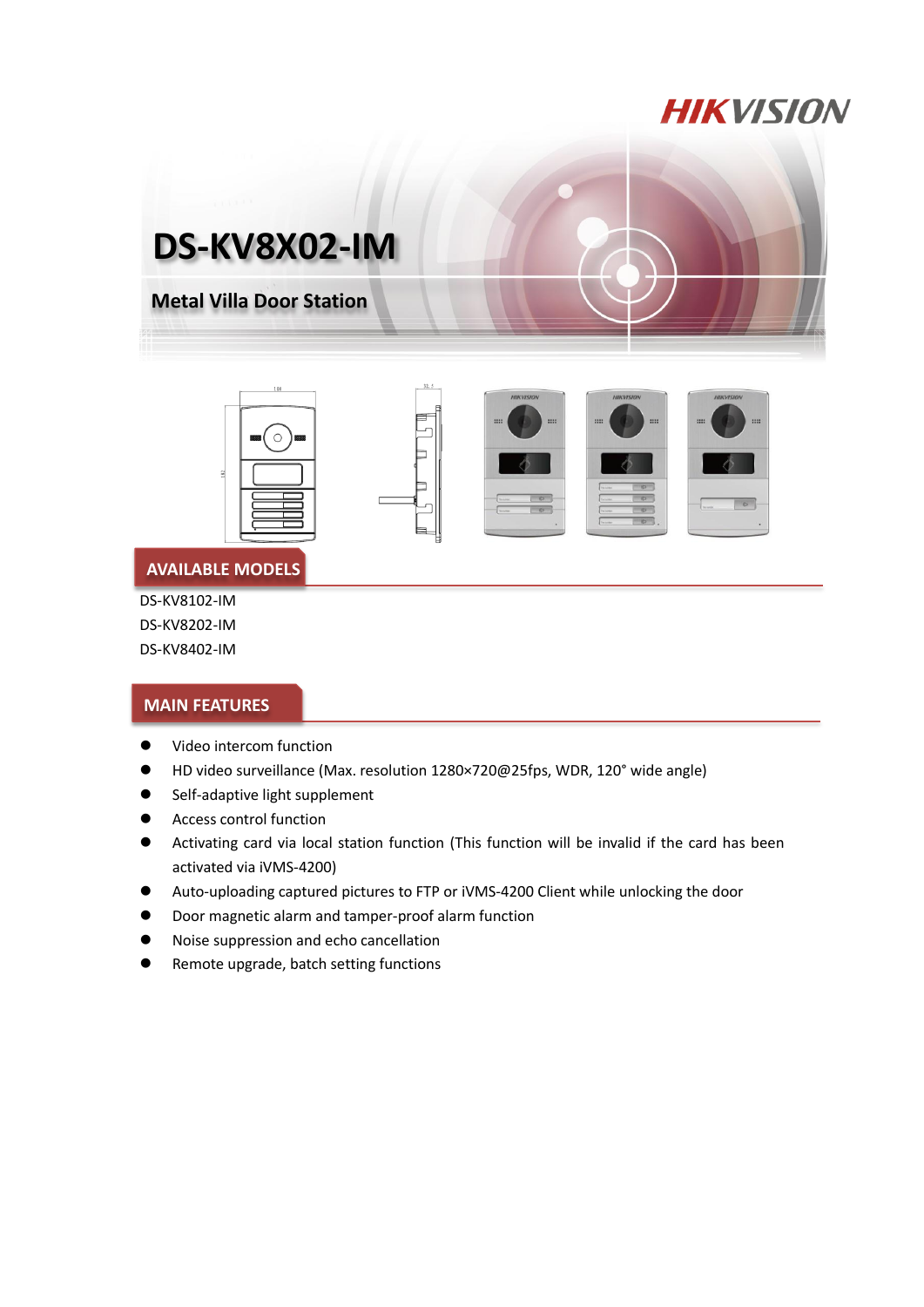#### **TYPICAL APPLICATOIN**



## **SPECIFICATION**

| <b>Model</b><br><b>Parameters</b> |                                          | <b>DS-KV8102-IM</b>                                                 | <b>DS-KV8202-IM</b> | <b>DS-KV8402-IM</b> |  |  |
|-----------------------------------|------------------------------------------|---------------------------------------------------------------------|---------------------|---------------------|--|--|
| <b>System</b>                     | Processor                                | High-Performance Embedded SOC Processor<br><b>Embedded Linux OS</b> |                     |                     |  |  |
| <b>Parameters</b>                 | Operation<br>System                      |                                                                     |                     |                     |  |  |
| Video<br><b>Parameters</b>        | Camera                                   | CMOS Low Illumination 1.3 MP HD Colorful Camera                     |                     |                     |  |  |
|                                   | Video<br>Compression<br><b>Standards</b> | H.264                                                               |                     |                     |  |  |
|                                   | Resolution                               | $1280 \times 720$                                                   |                     |                     |  |  |
|                                   | Video Frame                              | 25 fps                                                              |                     |                     |  |  |
| Audio<br><b>Parameters</b>        | Audio Input                              | <b>Built-in Omnidirectional Microphone</b>                          |                     |                     |  |  |
|                                   | <b>Audio Output</b>                      | Built-in Loudspeaker                                                |                     |                     |  |  |
|                                   | Audio<br>Compression<br>Standard         | G.711U                                                              |                     |                     |  |  |
|                                   | Audio<br>Compression<br>Rate             | 64 Kbps                                                             |                     |                     |  |  |
|                                   | <b>Audio Quality</b>                     | Noise Suppression and Echo Cancellation                             |                     |                     |  |  |
|                                   | <b>Internal Card</b><br>Reader           | <b>Built-in IC Card Reader</b>                                      |                     |                     |  |  |
| <b>Access</b>                     | Door Button                              | Door Button for Opening the Door                                    |                     |                     |  |  |
| Control                           | NO/NC                                    | Supports NO/NC Status Settings                                      |                     |                     |  |  |
| <b>Parameters</b>                 | Door<br>Magnetic<br>Detection            | Detects Door Magnetic Status                                        |                     |                     |  |  |